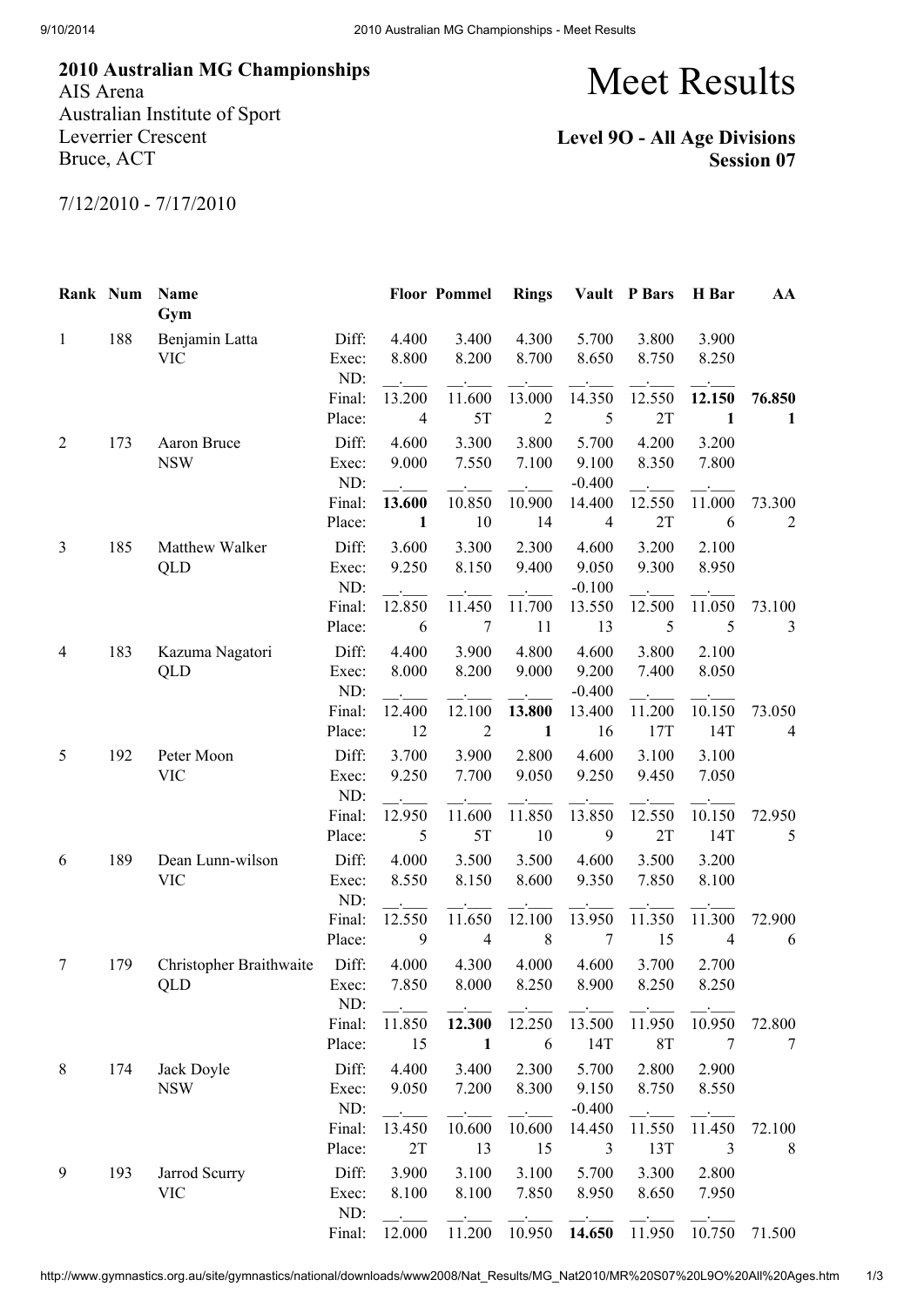| 9/10/2014 |     | 2010 Australian MG Championships - Meet Results |                  |                |                |                |                |                   |                   |               |
|-----------|-----|-------------------------------------------------|------------------|----------------|----------------|----------------|----------------|-------------------|-------------------|---------------|
|           |     |                                                 | Place:           | 14             | 9              | 13             | 1T             | <b>8T</b>         | 8T                | 9             |
| 10F       | 178 | Callum Phillips                                 | Diff:            | 4.500          | 3.300          | 3.300          | 4.600          | 4.200             | 2.300             |               |
|           |     | NZ                                              | Exec:            | 7.950          | 7.650          | 7.550          | 9.400          | 8.150             | 8.450             |               |
|           |     |                                                 | ND:              |                |                |                |                |                   |                   |               |
|           |     |                                                 | Final:           | 12.450         | 10.950         | 10.850         | 14.000         | 12.350            | 10.750            | 71.350        |
|           |     |                                                 | Place:           | 10F            | 10F            | 15F            | 7F             | 7F                | 8F                | 10F           |
| 10        | 186 | Luke Rammell<br><b>SA</b>                       | Diff:<br>Exec:   | 4.200<br>9.250 | 2.300<br>7.550 | 3.100<br>8.950 | 4.600<br>9.200 | 3.500<br>8.300    | 3.700<br>6.600    |               |
|           |     |                                                 | ND:              |                |                |                |                |                   |                   |               |
|           |     |                                                 | Final:           | 13.450         | 9.850          | 12.050         | 13.800         | 11.800            | 10.300            | 71.250        |
|           |     |                                                 | Place:           | 2T             | 15             | 9              | 10             | 11                | 13                | 10            |
| 11        | 184 | Shawn Rogers                                    | Diff:            | 3.900          | 2.600          | 2.200          | 4.600          | 3.600             | 3.100             |               |
|           |     | QLD                                             | Exec:            | 8.750          | 7.550          | 9.050          | 9.300          | 8.800             | 9.000             |               |
|           |     |                                                 | ND:              |                | $-1.500$       |                |                |                   |                   |               |
|           |     |                                                 | Final:           | 12.650         | 8.650          | 11.250         | 13.900         | 12.400            | 12.100            | 70.950        |
|           |     |                                                 | Place:           | 8              | 16             | 12             | $\,8\,$        | 6                 | $\overline{2}$    | 11            |
| 12        | 182 | Brendon Lee                                     | Diff:            | 4.700          | 3.500          | 3.700          | 4.600          | 4.100             | 2.000             |               |
|           |     | QLD                                             | Exec:<br>ND:     | 7.650          | 7.800          | 8.500          | 9.100          | 8.750             | 7.000<br>$-1.500$ |               |
|           |     |                                                 | Final:           | 12.350         | 11.300         | 12.200         | 13.700         | 12.850            | 7.500             | 69.900        |
|           |     |                                                 | Place:           | 13             | $\,8\,$        | 7              | 12             | $\mathbf{1}$      | 17                | 12            |
| 13        | 180 | Callum Cairns                                   | Diff:            | 4.200          | 3.600          | 4.000          | 3.800          | 3.400             | 2.200             |               |
|           |     | QLD                                             | Exec:            | 6.800          | 7.150          | 8.400          | 9.200          | 8.450             | 8.500             |               |
|           |     |                                                 | ND:              |                |                |                |                |                   |                   |               |
|           |     |                                                 | Final:           | 11.000         | 10.750         | 12.400         | 13.000         | 11.850            | 10.700            | 69.700        |
|           |     |                                                 | Place:           | 19             | 11             | 5              | 17             | 10                | <b>9T</b>         | 13            |
| 14        | 176 | Mark Rodgers                                    | Diff:            | 3.900          | 3.000          | 2.600          | 4.600          | 3.500             | 2.900             |               |
|           |     | <b>NSW</b>                                      | Exec:            | 8.550          | 7.000          | 7.200          | 9.250          | 8.050             | 7.500             |               |
|           |     |                                                 | ND:              |                |                |                | $-0.100$       |                   |                   |               |
|           |     |                                                 | Final:<br>Place: | 12.450<br>10T  | 10.000<br>14   | 9.800<br>18    | 13.750<br>11   | 11.550<br>13T     | 10.400<br>12      | 67.950<br>14  |
|           |     |                                                 |                  |                |                |                |                |                   |                   |               |
| 15        | 190 | Mathew Lyons<br><b>VIC</b>                      | Diff:<br>Exec:   | 3.500<br>8.100 | 3.300<br>8.450 | 2.300<br>7.150 | 4.600<br>7.900 | 3.300<br>8.450    | 2.800<br>7.900    |               |
|           |     |                                                 | ND:              |                |                |                |                |                   |                   |               |
|           |     |                                                 | Final:           | 11.600         | 11.750         | 9.450          | 12.500         | 11.750            | 10.700            | 67.750        |
|           |     |                                                 | Place:           | 17             | 3T             | 19             | 18             | 12                | <b>9T</b>         | 15            |
| 16        | 187 | Christopher Garry                               | Diff:            | 3.900          | 4.100          | 2.400          | 3.000          | 3.500             | 2.600             |               |
|           |     | <b>VIC</b>                                      | Exec:            | 8.550          | 6.600          | 8.000          | 9.200          | 7.750             | 7.950             |               |
|           |     |                                                 | ND:              |                |                |                |                |                   |                   |               |
|           |     |                                                 | Final:           | 12.450         | 10.700         | 10.400         | 12.200         | 11.250            | 10.550            | 67.550        |
|           |     |                                                 | Place:           | 10T            | 12             | 16T            | 19             | 16                | 11                | 16            |
| 17        | 175 | Luke Milross                                    | Diff:            | 4.100          | 3.000          | 2.500          | 4.600          | 1.500             | 2.400             |               |
|           |     | <b>NSW</b>                                      | Exec:<br>ND:     | 8.700          | 5.550          | 7.900          | 9.550          | 7.000<br>$-1.500$ | 6.650             |               |
|           |     |                                                 | Final:           | 12.800         | 8.550          | 10.400         | 14.150         | 7.000             | 9.050             | 61.950        |
|           |     |                                                 | Place:           | 7              | 17             | 16T            | 6              | 18                | 16                | 17            |
| 18        | 172 | <b>Rhys Cormick</b>                             | Diff:            | 4.800          | 0.000          | 4.600          | 5.700          | 4.400             |                   |               |
|           |     | <b>ACT</b>                                      | Exec:            | 7.100          | 0.000          | 8.000          | 9.050          | 7.750             |                   |               |
|           |     |                                                 | ND:              | $-0.100$       |                |                | $-0.100$       |                   |                   |               |
|           |     |                                                 | Final:           | 11.800         | 0.000          | 12.600         | 14.650         | 12.150            |                   | 51.200        |
|           |     |                                                 | Place:           | 16             | $18*$          | 3              | 1T             | 7                 | $18*$             | 18            |
| 19F       | 177 | Reid McGowan                                    | Diff:            |                | 4.100          | 3.000          |                | 3.600             | 3.300             |               |
|           |     | NZ                                              | Exec:            |                | 7.650          | 8.800          |                | 7.600             | 8.550             |               |
|           |     |                                                 | ND:              |                |                |                |                |                   |                   |               |
|           |     |                                                 | Final:<br>Place: | 20F            | 11.750<br>3F   | 11.800<br>11F  | 20F            | 11.200<br>17F     | 11.850<br>3F      | 46.600<br>19F |
|           |     |                                                 |                  |                |                |                |                |                   |                   |               |
| 19        | 181 | Scott Le Rossignol                              | Diff:            | 4.300          |                | 4.500          | 4.600          |                   |                   |               |